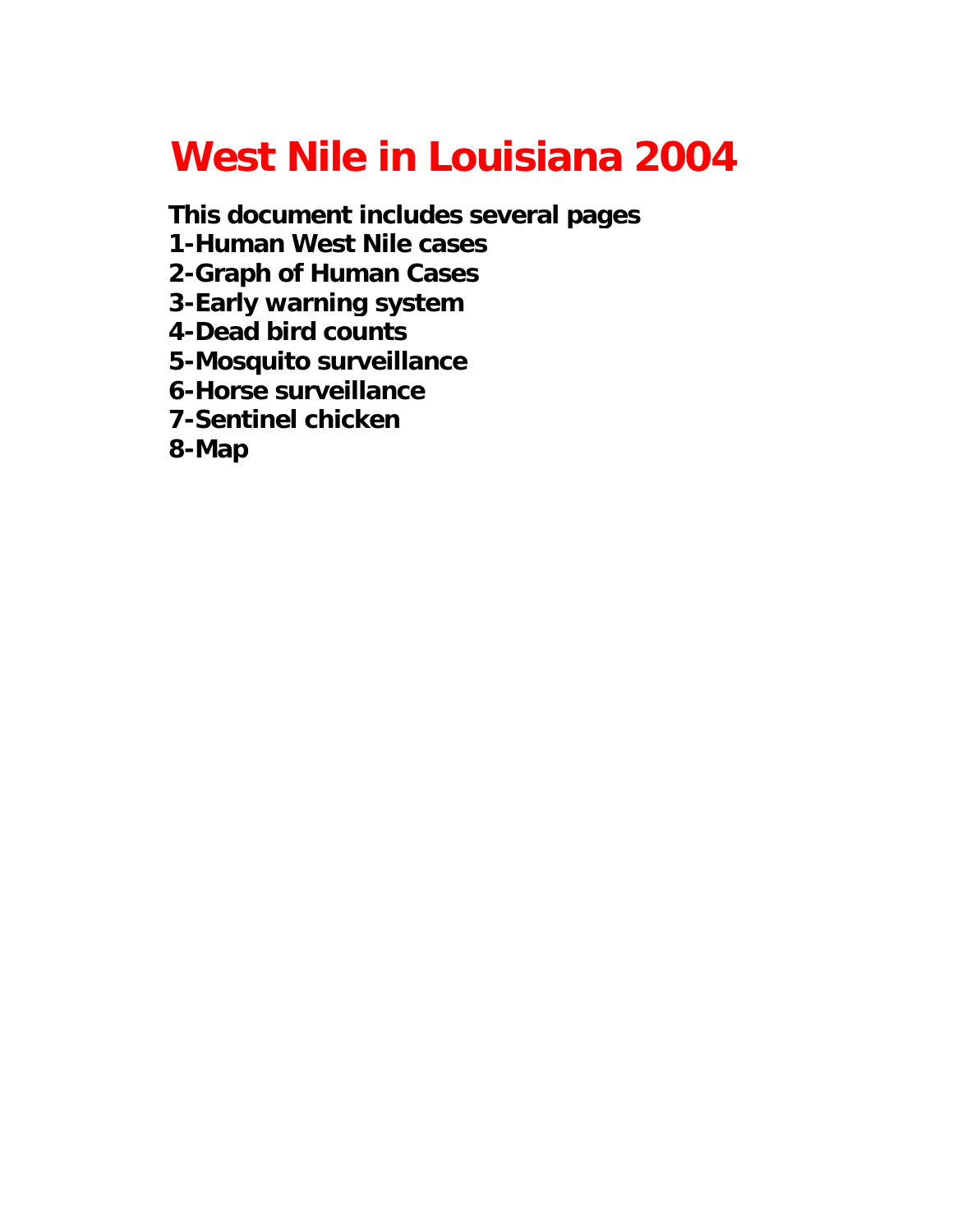| West Nile                                           |          |          |          |                    |              |                         |                 |                                |                         |        |            |                     |                       |                        |
|-----------------------------------------------------|----------|----------|----------|--------------------|--------------|-------------------------|-----------------|--------------------------------|-------------------------|--------|------------|---------------------|-----------------------|------------------------|
| <b>Age Group</b>                                    |          | Cases    |          | Population         | Cases        |                         | Death Death     | <b>Clinical Classification</b> |                         |        | ME         |                     | <b>WNV Death</b>      |                        |
|                                                     | M        | F        | Total    |                    | /100K        |                         | /100K           | NID                            | Fever                   | Asym   | /100K      | 75                  | M East Baton Rouge    | 8/9/2004               |
| $0 - 14$                                            | 1        | 5        | 6        | 1,003,533          | 0.6          |                         | 0.0             | 5                              | 1                       |        | 0.5        | M<br>84             | <b>Bossier</b>        | 8/16/2004              |
| 15-29                                               | 4        | 6        | 10       | 1,011,128          | 1.0          |                         | 0.0             | 8                              | $\overline{\mathbf{2}}$ |        | 0.8        | 66<br>Μ             | St Landry             | 8/16/2004              |
| 30-44                                               | 10       | 9        | 19       | 999,958            | 1.9          |                         | 0.0             | 12                             | 6                       | 1      | 1.2        | 88<br>F.            | Ouachita              | 8/22/2004              |
| 45-59<br>60-75                                      | 27<br>15 | 10<br>10 | 37<br>25 | 756,000<br>513,383 | 4.9<br>4.9   | $\overline{\mathbf{2}}$ | 0.0<br>0.4      | 23<br>20                       | 9<br>5                  | 5      | 3.0<br>3.9 | 78<br>F.<br>63<br>M | Rapides<br>Evangeline | 9/23/2004<br>9/23/2004 |
| $75+$                                               | 8        | 9        | 17       | 184,085            | 9.2          | 5                       | 2.7             | 16                             | 1                       |        | 8.7        | 85<br>M             | East Baton Rouge      | 10/15/2004             |
| Undetermined                                        |          |          | 0        |                    |              |                         |                 |                                |                         |        |            |                     |                       |                        |
| <b>Total</b>                                        | 65       | 49       | 114      | 4,468,088          | 2.6          | 7                       | 0.2             | 84                             | 24                      | 6      | 1.9        |                     | <b>LaCrosse Cases</b> |                        |
| NID=NeuroInvasive Disease; F&A=Fever & Asymptomatic |          |          |          |                    |              |                         |                 |                                |                         |        |            |                     |                       | Onset                  |
|                                                     |          |          |          |                    |              |                         |                 |                                |                         |        |            | 49                  | M Calcasieu           | 5/17/2004              |
| Parish                                              |          | Cases    | Cases    | Population         | Cases        |                         | Death Death NID |                                | Fever Asym              |        |            | 7<br>F.             | East Feliciana        | 7/13/2004              |
| 1 Jefferson                                         |          | Last     | Now<br>1 | 455,500            | /100K<br>0.2 |                         | /100K<br>0.0    | 1                              |                         |        |            | 87                  | M Beauregard          | 7/13/2004              |
| 1 Orleans                                           |          | 1        | 1        | 485,000            | 0.2          |                         | 0.0             | 1                              |                         |        |            |                     |                       |                        |
| 1 St Bernard                                        |          | 0        | 0        | 67,000             | 0.0          |                         | 0.0             |                                |                         |        |            |                     |                       |                        |
| 1 Plaquemines                                       |          | 0        | 0        | 26,800             | 0.0          |                         | 0.0             |                                |                         |        |            |                     |                       |                        |
| 2 Ascension                                         |          | 1        | 1        | 76,500             | 1.3          |                         | 0.0             | 1                              |                         |        |            |                     |                       |                        |
| 2 East Baton Rouge                                  |          | 28       | 29       | 413,000            | 7.0          |                         | 0.0             | 22                             | 7                       |        |            |                     |                       |                        |
| 2 East Feliciana                                    |          | 2<br>O   | 2<br>0   | 21,500             | 9.3          |                         | 0.0             | 1                              | 1                       |        |            |                     |                       |                        |
| 2 Iberville<br>2 Pointe Coupee                      |          | 0        | 0        | 33,000<br>22,800   | 0.0<br>0.0   |                         | 0.0<br>0.0      |                                |                         |        |            |                     |                       |                        |
| 2 West Baton Rouge                                  |          | 0        | 1        | 22,000             | 4.5          |                         | 0.0             | 1                              |                         |        |            |                     |                       |                        |
| 2 West Feliciana                                    |          | 0        | 0        | 15,100             | 0.0          |                         | 0.0             |                                |                         |        |            |                     |                       |                        |
| 3 Assumption                                        |          | 0        | 0        | 23,400             | 0.0          |                         | 0.0             |                                |                         |        |            |                     |                       |                        |
| 3 Lafourche                                         |          | 0        | 0        | 90,000             | 0.0          |                         | 0.0             |                                |                         |        |            |                     |                       |                        |
| 3 St. Charles                                       |          | 0        | 0        | 48,100             | 0.0          |                         | 0.0             |                                |                         |        |            |                     |                       |                        |
| 3 St James                                          |          | 0        | 0        | 21,200             | 0.0          |                         | 0.0             |                                |                         |        |            |                     |                       |                        |
| 3 St John                                           |          | 0        | 0        | 43,000             | 0.0          |                         | 0.0             |                                |                         |        |            |                     |                       |                        |
| 3 St Mary<br>3 Terrebonne                           |          | 0<br>O   | 0<br>0   | 53,500<br>104,500  | 0.0<br>0.0   |                         | 0.0<br>0.0      |                                |                         |        |            |                     |                       |                        |
| 4 Acadia                                            |          | 0        | 0        | 58,900             | 0.0          |                         | 0.0             |                                |                         |        |            |                     |                       |                        |
| 4 Evangeline                                        |          | 1        | 1        | 35,500             | 2.8          |                         | 0.0             | 1                              |                         |        |            |                     |                       |                        |
| 4 Iberia                                            |          | O        | 0        | 73,300             | 0.0          |                         | 0.0             |                                |                         |        |            |                     |                       |                        |
| 4 Lafayette                                         |          | 1        | 1        | 190,500            | 0.5          |                         | 0.0             | 1                              |                         |        |            |                     |                       |                        |
| 4 St Landry                                         |          | 4        | 4        | 87,500             | 4.6          |                         | 0.0             | 3                              | 1                       |        |            |                     |                       |                        |
| 4 St Martin                                         |          | 0        | 0        | 45,600             | 0.0          |                         | 0.0             |                                |                         |        |            |                     |                       |                        |
| 4 Vermillion<br>5 Allen                             |          | 0<br>0   | 0<br>0   | 53,800<br>25,500   | 0.0<br>0.0   |                         | 0.0<br>0.0      |                                |                         |        |            |                     |                       |                        |
| 5 Beauregard                                        |          | 0        | 1        | 33,000             | 3.0          |                         | 0.0             | 1                              |                         |        |            |                     |                       |                        |
| 5 Calcasieu                                         |          | 3        | 4        | 183,500            | 2.2          |                         | 0.0             | 3                              |                         | 1      |            |                     |                       |                        |
| 5 Cameron                                           |          | 0        | 0        | 10,000             | 0.0          |                         | 0.0             |                                |                         |        |            |                     |                       |                        |
| 5 Jefferson Davis                                   |          | 0        | 1        | 31,400             | 3.2          |                         | 0.0             | 1                              |                         |        |            |                     |                       |                        |
| <b>6 Avoyelles</b>                                  |          | 0        | 0        | 41,500             | 0.0          |                         | 0.0             |                                |                         |        |            |                     |                       |                        |
| 6 Catahoula                                         |          | 0        | 0        | 11,000             | 0.0          |                         | 0.0             |                                |                         |        |            |                     |                       |                        |
| 6 Concordia<br>6 Grant                              |          | 1<br>0   | 1<br>0   | 20,300<br>18,700   | 4.9<br>0.0   |                         | 0.0<br>0.0      |                                | 1                       |        |            |                     |                       |                        |
| <b>6 Rapides</b>                                    |          | 9        | 9        | 126,500            | 7.1          |                         | 0.0             | 8                              | 1                       |        |            |                     |                       |                        |
| 6 Lasalle                                           |          | 0        | 0        | 14,300             | 0.0          |                         | 0.0             |                                |                         |        |            |                     |                       |                        |
| 6 Vernon                                            |          | 0        | 0        | 52,500             | 0.0          |                         | 0.0             |                                |                         |        |            |                     |                       |                        |
| 6 Winn                                              |          | 0        | 0        | 16,900             | 0.0          |                         | 0.0             |                                |                         |        |            |                     |                       |                        |
| 7 Bienville                                         |          | 0        | 0        | 15,800             | 0.0          |                         | 0.0             |                                |                         |        |            |                     |                       |                        |
| 7 Bossier<br>7 Caddo                                |          | 11       | 11<br>16 | 98,500             | 11.2         |                         | 0.0             | 9<br>8                         | 1<br>5                  | 1<br>3 |            |                     |                       |                        |
| 7 Claiborne                                         |          | 16<br>0  | 0        | 252,200<br>16,900  | 6.3<br>0.0   |                         | 0.0<br>0.0      |                                |                         |        |            |                     |                       |                        |
| 7 Natchitoches                                      |          | 0        | 0        | 39,100             | 0.0          |                         | 0.0             |                                |                         |        |            |                     |                       |                        |
| 7 DeSoto                                            |          | 0        | 0        | 25,500             | 0.0          |                         | 0.0             |                                |                         |        |            |                     |                       |                        |
| 7 Sabine                                            |          | O        | 0        | 23,500             | 0.0          |                         | 0.0             |                                |                         |        |            |                     |                       |                        |
| 7 Red River                                         |          | 1        | 1        | 9,600              | 0.0          |                         | 0.0             |                                |                         | 1      |            |                     |                       |                        |
| 7 Webster                                           |          | 1<br>0   | 1<br>1   | 41,800             | 2.4          |                         | 0.0             | 1                              |                         |        |            |                     |                       |                        |
| 8 Caldwell                                          |          | 0        | 0        | 10,600             | 9.4<br>0.0   |                         | 0.0             | 1                              |                         |        |            |                     |                       |                        |
| 8 East Carroll<br>8 Franklin                        |          | 1        | 1        | 9,400<br>21,300    | 4.7          |                         | 0.0<br>0.0      | 1                              |                         |        |            |                     |                       |                        |
| 8 Jackson                                           |          | 0        | 0        | 15,400             | 0.0          |                         | 0.0             |                                |                         |        |            |                     |                       |                        |
| 8 Lincoln                                           |          | 0        | 0        | 42,500             | 0.0          |                         | 0.0             |                                |                         |        |            |                     |                       |                        |
| 8 Madison                                           |          | 1        | 1        | 13,700             | 7.3          |                         | 0.0             | 1                              |                         |        |            |                     |                       |                        |
| 8 Morehouse                                         |          | 2        | 2        | 31,000             | 6.5          |                         | 0.0             | $\overline{\mathbf{2}}$        |                         |        |            |                     |                       |                        |
| 8 Ouachita                                          |          | 6        | 6        | 147,500            | 4.1          |                         | 0.0             | 5                              | 1                       |        |            |                     |                       |                        |
| 8 Richland                                          |          | 1        | 1        | 21,000             | 4.8          |                         | 0.0             | 1                              |                         |        |            |                     |                       |                        |
| 8 Tensas<br>8 Union                                 |          | 1        | 1        | 6,500<br>22,800    | O.C<br>4.4   |                         | 0.0<br>0.0      | 1                              |                         |        |            |                     |                       |                        |
| 8 West Carroll                                      |          | 3        | 3        | 12,300             | 24.4         |                         | 0.0             | 2                              | 1                       |        |            |                     |                       |                        |
| 9 Livingston                                        |          | 9        | 9        | 92,000             | 9.8          |                         | 0.0             | 6                              | 3                       |        |            |                     |                       |                        |
| 9 St Helena                                         |          | 0        | 0        | 10,500             | 0.0          |                         | 0.0             |                                |                         |        |            |                     |                       |                        |
| 9 St Tammany                                        |          | 1        | 1        | 192,000            | 0.5          |                         | 0.0             |                                | 1                       |        |            |                     |                       |                        |
| 9 Tangipahoa                                        |          | 1        | 1        | 100,588            | 1.0          |                         | 0.0             | 1                              |                         |        |            |                     |                       |                        |
| 9 Washington<br>Undetermined                        |          | 1<br>0   | 1<br>0   | 44,000             | 2.3          |                         | 0.0             |                                | 1                       |        |            |                     |                       |                        |
| Total                                               |          | 108      | 114      | 4,468,088          | 2.6          | 0                       | 0.0             | 84                             | 24                      | 6      |            |                     |                       |                        |
| Clinical                                            |          |          |          | Outcome            |              |                         |                 |                                |                         |        |            |                     |                       |                        |
| WNFever                                             | 24       |          |          | Home               |              |                         | 59 Rehab        |                                | 9                       |        |            |                     |                       |                        |
| <b>WN Neuro-invasive</b>                            | 84       |          |          | Hospitalized       |              |                         | Deceased        |                                | 7                       |        |            |                     |                       |                        |
| <b>WN Asymptomatic</b>                              | 6        |          |          | ICU                |              | 11                      |                 | Undetermined                   |                         |        |            |                     |                       |                        |
| Total                                               | 114      |          |          | Ward               |              | 28                      | Total           |                                | 114                     |        |            |                     |                       |                        |

Γ

|                |    | <b>WNV Death</b>   |            |
|----------------|----|--------------------|------------|
|                | 75 | M East Baton Rouge | 8/9/2004   |
| $\overline{5}$ | 84 | <b>Bossier</b>     | 8/16/2004  |
| B              | 66 | M St Landry        | 8/16/2004  |
| 2              | 88 | Ouachita           | 8/22/2004  |
| D              | 78 | Rapides            | 9/23/2004  |
| 9              | 63 | Evangeline         | 9/23/2004  |
| 7              | 85 | M East Baton Rouge | 10/15/2004 |

|  |                  | unser     |
|--|------------------|-----------|
|  | 49 M Calcasieu   | 5/17/2004 |
|  | F East Feliciana | 7/13/2004 |
|  | 87 M Beauregard  | 7/13/2004 |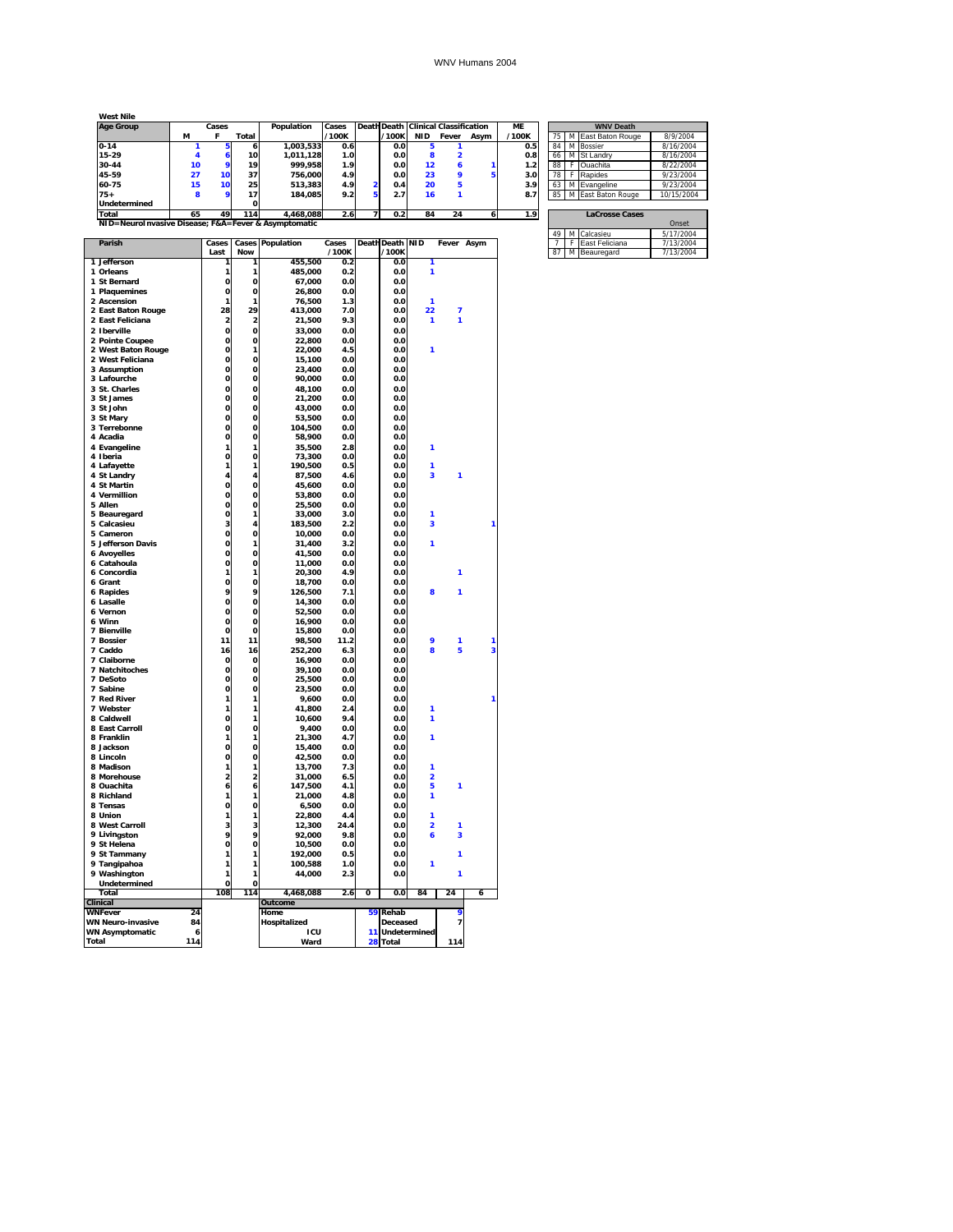|                              |                                |  |  | 1-5 6-9 7-13 14-1718-22 23 | 24 | 25 | 26  | 27             | 28             |                |                |                         |                         |              | 29 30 31 32 33 34 35 36 37 |              | 38           |                         | 39                      | 40             | 41                      | 43<br>42       | 44         | 45           | 46 | 47           | 48 49          | 50 | 51 | 52 |
|------------------------------|--------------------------------|--|--|----------------------------|----|----|-----|----------------|----------------|----------------|----------------|-------------------------|-------------------------|--------------|----------------------------|--------------|--------------|-------------------------|-------------------------|----------------|-------------------------|----------------|------------|--------------|----|--------------|----------------|----|----|----|
| <b>Rg Parish</b>             | <b>Total</b>                   |  |  | JA FE MA AP May Jun        |    |    | Jul |                |                |                | Aug            |                         |                         |              | Sep                        |              |              |                         | Oct                     |                |                         |                | <b>Nov</b> |              |    |              | <b>Dec</b>     |    |    |    |
| 1 Jefferson                  | $\mathbf{1}$                   |  |  |                            |    |    |     |                |                |                |                |                         |                         |              |                            |              | $\mathbf{1}$ |                         |                         |                |                         |                |            |              |    |              |                |    |    |    |
| 1 Orleans                    | $\mathbf{1}$                   |  |  |                            |    |    |     |                |                |                |                |                         |                         |              |                            |              |              |                         | $\overline{\mathbf{1}}$ |                |                         |                |            |              |    |              |                |    |    |    |
| 1 St Bernard                 | $\mathbf 0$                    |  |  |                            |    |    |     |                |                |                |                |                         |                         |              |                            |              |              |                         |                         |                |                         |                |            |              |    |              |                |    |    |    |
| 1 Plaquemines                | $\mathbf 0$                    |  |  |                            |    |    |     |                |                |                |                |                         |                         |              |                            |              |              |                         |                         |                |                         |                |            |              |    |              |                |    |    |    |
| 2 Ascension                  | $\mathbf{1}$                   |  |  |                            |    |    |     |                |                | $\mathbf{1}$   |                |                         |                         |              |                            |              |              |                         |                         |                |                         |                |            |              |    |              |                |    |    |    |
| 2 EBatonRouge                | 22                             |  |  |                            |    |    |     | $\overline{2}$ | $\overline{2}$ | $\mathbf{1}$   | 2 <sub>5</sub> |                         |                         | $1 \quad 1$  |                            |              | $\mathbf{1}$ | $\overline{\mathbf{2}}$ | $\mathbf{1}$            | $\overline{2}$ | $\mathbf{1}$            | $\blacksquare$ |            |              |    |              |                |    |    |    |
| 2 EFeliciana                 | $\mathbf{1}$                   |  |  |                            |    |    |     |                |                |                |                |                         |                         |              |                            |              |              | $\mathbf{1}$            |                         |                |                         |                |            |              |    |              |                |    |    |    |
| 2 WBatonRouge                | $\mathbf{1}$                   |  |  |                            |    |    |     |                |                |                |                |                         |                         |              |                            |              |              |                         |                         |                |                         |                |            |              |    |              | 1              |    |    |    |
| 2 Iberville                  | $\mathbf 0$                    |  |  |                            |    |    |     |                |                |                |                |                         |                         |              |                            |              |              |                         |                         |                |                         |                |            |              |    |              |                |    |    |    |
| 2 Pointe Coupee              | $\mathbf 0$                    |  |  |                            |    |    |     |                |                |                |                |                         |                         |              |                            |              |              |                         |                         |                |                         |                |            |              |    |              |                |    |    |    |
| 2 W Feliciana                | $\mathbf 0$                    |  |  |                            |    |    |     |                |                |                |                |                         |                         |              |                            |              |              |                         |                         |                |                         |                |            |              |    |              |                |    |    |    |
| 3 Assumption                 | $\mathbf 0$                    |  |  |                            |    |    |     |                |                |                |                |                         |                         |              |                            |              |              |                         |                         |                |                         |                |            |              |    |              |                |    |    |    |
| 3 Lafourche                  | 0                              |  |  |                            |    |    |     |                |                |                |                |                         |                         |              |                            |              |              |                         |                         |                |                         |                |            |              |    |              |                |    |    |    |
| 3 St. Charles                | 0                              |  |  |                            |    |    |     |                |                |                |                |                         |                         |              |                            |              |              |                         |                         |                |                         |                |            |              |    |              |                |    |    |    |
| 3 St James                   | $\mathbf 0$                    |  |  |                            |    |    |     |                |                |                |                |                         |                         |              |                            |              |              |                         |                         |                |                         |                |            |              |    |              |                |    |    |    |
| 3 St John                    | $\mathbf{o}$                   |  |  |                            |    |    |     |                |                |                |                |                         |                         |              |                            |              |              |                         |                         |                |                         |                |            |              |    |              |                |    |    |    |
| 3 Terrebonne                 | O                              |  |  |                            |    |    |     |                |                |                |                |                         |                         |              |                            |              |              |                         |                         |                |                         |                |            |              |    |              |                |    |    |    |
| 3 St Mary                    | 0                              |  |  |                            |    |    |     |                |                |                |                |                         |                         |              |                            |              |              |                         |                         |                |                         |                |            |              |    |              |                |    |    |    |
| 4 Acadia                     | $\mathbf{o}$                   |  |  |                            |    |    |     |                |                |                |                |                         |                         |              |                            |              |              |                         |                         |                |                         |                |            |              |    |              |                |    |    |    |
| 4 Evangeline                 | $\mathbf{1}$                   |  |  |                            |    |    |     |                |                |                |                |                         |                         |              | $\mathbf{1}$               |              |              |                         |                         |                |                         |                |            |              |    |              |                |    |    |    |
| 4 Iberia                     | 0                              |  |  |                            |    |    |     |                |                |                |                |                         |                         |              |                            |              |              |                         |                         |                |                         |                |            |              |    |              |                |    |    |    |
| 4 Lafayette                  | $\mathbf{1}$                   |  |  |                            |    |    |     |                |                |                |                |                         |                         |              |                            |              |              |                         |                         |                |                         |                |            | $\mathbf{1}$ |    |              |                |    |    |    |
| 4 St Landry                  | $\overline{\mathbf{3}}$        |  |  |                            |    |    |     |                |                | $\mathbf{1}$   |                |                         |                         |              |                            |              |              |                         |                         | $\mathbf{1}$   | $\overline{\mathbf{1}}$ |                |            |              |    |              |                |    |    |    |
| 4 St Martin                  | $\mathbf 0$                    |  |  |                            |    |    |     |                |                |                |                |                         |                         |              |                            |              |              |                         |                         |                |                         |                |            |              |    |              |                |    |    |    |
| 4 Vermillion                 | $\mathbf 0$                    |  |  |                            |    |    |     |                |                |                |                |                         |                         |              |                            |              |              |                         |                         |                |                         |                |            |              |    |              |                |    |    |    |
| 5 Allen                      | $\mathbf 0$                    |  |  |                            |    |    |     |                |                |                |                |                         |                         |              |                            |              |              |                         |                         |                |                         |                |            |              |    |              |                |    |    |    |
| 5 Beauregard                 | $\mathbf 0$                    |  |  |                            |    |    |     |                |                |                |                |                         |                         |              |                            |              |              |                         |                         |                |                         |                |            |              |    |              |                |    |    |    |
| 5 Calcasieu                  | 3                              |  |  |                            |    |    |     |                |                |                |                | $\mathbf{1}$            | $\blacksquare$          |              |                            |              |              |                         |                         |                |                         |                |            |              |    |              | $\mathbf{1}$   |    |    |    |
| 5 Cameron                    | $\mathbf 0$                    |  |  |                            |    |    |     |                |                |                |                |                         |                         |              |                            |              |              |                         |                         |                |                         |                |            |              |    |              |                |    |    |    |
| 5 Jeff Davis                 | $\overline{\mathbf{2}}$        |  |  |                            |    |    |     |                |                |                |                |                         |                         |              |                            |              |              |                         |                         |                |                         |                |            | $\mathbf{1}$ |    |              | $\overline{1}$ |    |    |    |
| <b>6 Avoyelles</b>           | $\mathbf 0$                    |  |  |                            |    |    |     |                |                |                |                |                         |                         |              |                            |              |              |                         |                         |                |                         |                |            |              |    |              |                |    |    |    |
| 6 Catahoula                  | $\mathbf 0$                    |  |  |                            |    |    |     |                |                |                |                |                         |                         |              |                            |              |              |                         |                         |                |                         |                |            |              |    |              |                |    |    |    |
| 6 Concordia                  | 0                              |  |  |                            |    |    |     |                |                |                |                |                         |                         |              |                            |              |              |                         |                         |                |                         |                |            |              |    |              |                |    |    |    |
| 6 Grant                      | $\mathbf 0$                    |  |  |                            |    |    |     |                |                |                |                |                         |                         |              |                            |              |              |                         |                         |                |                         |                |            |              |    |              |                |    |    |    |
| 6 Lasalle                    | $\mathbf 0$                    |  |  |                            |    |    |     |                |                |                |                |                         |                         |              |                            |              |              |                         |                         |                |                         |                |            |              |    |              |                |    |    |    |
| 6 Rapides                    | 8                              |  |  |                            |    |    |     |                |                | $1 - 1$        |                |                         |                         |              |                            | $\mathbf{1}$ |              |                         | $\mathbf{1}$            | $\overline{2}$ | $\mathbf{1}$            | $\blacksquare$ |            |              |    |              |                |    |    |    |
| 6 Vernon                     | 0                              |  |  |                            |    |    |     |                |                |                |                |                         |                         |              |                            |              |              |                         |                         |                |                         |                |            |              |    |              |                |    |    |    |
| 6 Winn                       | $\mathbf 0$                    |  |  |                            |    |    |     |                |                |                |                |                         |                         |              |                            |              |              |                         |                         |                |                         |                |            |              |    |              |                |    |    |    |
| 7 Bossier                    | 9                              |  |  |                            |    |    |     |                |                | $\mathbf{1}$   | $\mathbf{1}$   | $\mathbf{1}$            | $\overline{\mathbf{3}}$ |              |                            | $\mathbf{1}$ |              |                         | $\overline{\mathbf{1}}$ |                | $\mathbf{1}$            |                |            |              |    |              |                |    |    |    |
| 7 Bienville                  | $\mathbf 0$                    |  |  |                            |    |    |     |                |                |                |                |                         |                         |              |                            |              |              |                         |                         |                |                         |                |            |              |    |              |                |    |    |    |
| 7 Caddo                      | 8                              |  |  |                            |    |    |     |                |                | $\overline{2}$ |                | $\overline{\mathbf{2}}$ |                         | $1 \quad 1$  |                            |              | $\mathbf{1}$ |                         | $\overline{1}$          |                |                         |                |            |              |    |              |                |    |    |    |
| 7 Claiborne                  | $\mathbf 0$                    |  |  |                            |    |    |     |                |                |                |                |                         |                         |              |                            |              |              |                         |                         |                |                         |                |            |              |    |              |                |    |    |    |
| 7 DeSoto                     | $\mathbf 0$                    |  |  |                            |    |    |     |                |                |                |                |                         |                         |              |                            |              |              |                         |                         |                |                         |                |            |              |    |              |                |    |    |    |
| 7 Lincoln                    | $\mathbf{o}$                   |  |  |                            |    |    |     |                |                |                |                |                         |                         |              |                            |              |              |                         |                         |                |                         |                |            |              |    |              |                |    |    |    |
| 7 Natchitoches               | $\mathbf 0$                    |  |  |                            |    |    |     |                |                |                |                |                         |                         |              |                            |              |              |                         |                         |                |                         |                |            |              |    |              |                |    |    |    |
| 7 Red River                  | $\mathbf 0$                    |  |  |                            |    |    |     |                |                |                |                |                         |                         |              |                            |              |              |                         |                         |                |                         |                |            |              |    |              |                |    |    |    |
| 7 Sabine                     | $\mathbf 0$                    |  |  |                            |    |    |     |                |                |                |                |                         |                         |              |                            |              |              |                         |                         |                |                         |                |            |              |    |              |                |    |    |    |
| 7 Webster                    | $\mathbf{1}$                   |  |  |                            |    |    |     |                |                |                |                | $\mathbf{1}$            |                         |              |                            |              |              |                         |                         |                |                         |                |            |              |    |              |                |    |    |    |
| 8 West Caroll                | $\overline{\mathbf{2}}$        |  |  |                            |    |    |     |                |                |                |                | $\mathbf{1}$            | $\mathbf{1}$            |              |                            |              |              |                         |                         |                |                         |                |            |              |    |              |                |    |    |    |
| 8 Caldwell<br>8 East Carroll | $\mathbf{1}$<br>$\mathbf 0$    |  |  |                            |    |    |     |                |                |                |                |                         |                         |              |                            |              |              |                         |                         |                |                         |                |            |              |    | $\mathbf{1}$ |                |    |    |    |
|                              |                                |  |  |                            |    |    |     |                |                |                |                |                         |                         |              |                            |              |              |                         |                         |                |                         |                |            |              |    |              |                |    |    |    |
| 8 Franklin                   | $\mathbf{1}$                   |  |  |                            |    |    |     |                |                |                |                | $\mathbf{1}$            |                         |              |                            |              |              |                         |                         |                |                         |                |            |              |    |              |                |    |    |    |
| 8 Jackson                    | $\mathbf 0$                    |  |  |                            |    |    |     |                |                |                |                |                         |                         |              |                            |              |              |                         |                         |                |                         |                |            |              |    |              |                |    |    |    |
| 8 Madison                    | $\mathbf{1}$<br>$\overline{2}$ |  |  |                            |    |    |     |                |                |                | $\mathbf{1}$   | $\mathbf{1}$            |                         |              |                            |              |              |                         |                         |                |                         |                |            |              |    |              |                |    |    |    |
| 8 Morehouse                  |                                |  |  |                            |    |    |     |                |                |                |                |                         |                         | $\mathbf{1}$ |                            |              |              |                         |                         |                |                         |                |            |              |    |              |                |    |    |    |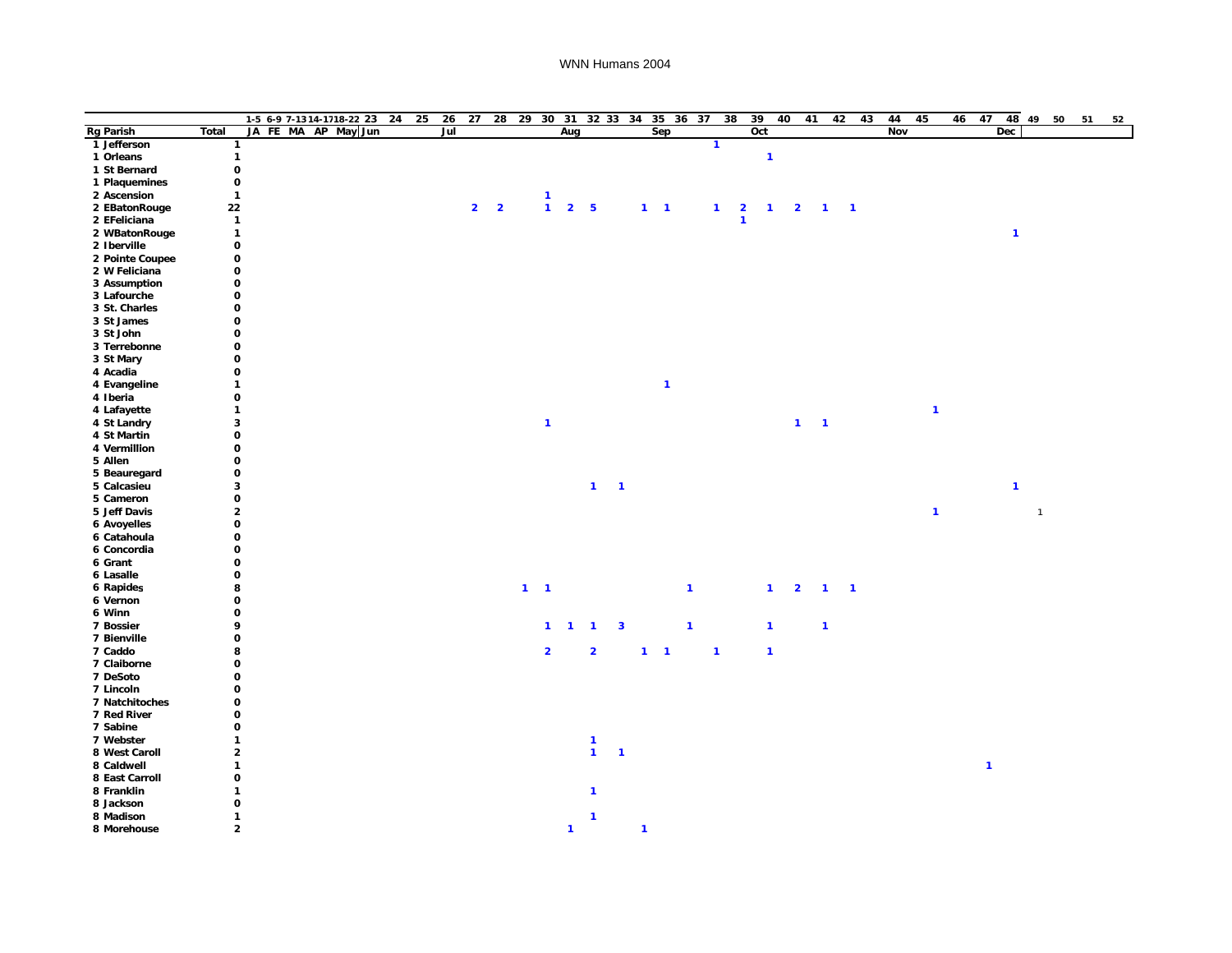| 8 Ouachita             |              |              |          |   |   |   |   |              |   |  |  |  |  |  | $\overline{\mathbf{2}}$ |  |   |  |   |   |   |   |   |   |          |              |              |
|------------------------|--------------|--------------|----------|---|---|---|---|--------------|---|--|--|--|--|--|-------------------------|--|---|--|---|---|---|---|---|---|----------|--------------|--------------|
|                        |              |              |          |   |   |   |   |              |   |  |  |  |  |  |                         |  |   |  |   |   |   |   |   |   |          |              |              |
| 8 Richland             |              |              |          |   |   |   |   |              |   |  |  |  |  |  |                         |  |   |  |   |   |   |   |   |   |          |              |              |
| 8 Tensas               | O            |              |          |   |   |   |   |              |   |  |  |  |  |  |                         |  |   |  |   |   |   |   |   |   |          |              |              |
| 8 Union                |              |              |          |   |   |   |   |              |   |  |  |  |  |  |                         |  |   |  |   |   |   |   |   |   |          |              |              |
| 9 Livingston           | O            |              |          |   |   |   |   |              |   |  |  |  |  |  |                         |  |   |  |   |   |   |   |   |   |          |              |              |
| 9 St Helena            | 0            |              |          |   |   |   |   |              |   |  |  |  |  |  |                         |  |   |  |   |   |   |   |   |   |          |              |              |
| 9 StTammany            | 0            |              |          |   |   |   |   |              |   |  |  |  |  |  |                         |  |   |  |   |   |   |   |   |   |          |              |              |
| 9 Tangipahoa           |              |              |          |   |   |   |   |              |   |  |  |  |  |  |                         |  |   |  |   |   |   |   |   |   |          |              |              |
| 9 Washington           |              |              |          |   |   |   |   |              |   |  |  |  |  |  |                         |  |   |  |   |   |   |   |   |   |          |              |              |
| Undetermined           | $\mathbf{o}$ |              |          |   |   |   |   |              |   |  |  |  |  |  |                         |  |   |  |   |   |   |   |   |   |          |              |              |
| <b>WNNID</b>           | 84           | $\Omega$     | $\Omega$ |   |   |   |   |              |   |  |  |  |  |  |                         |  |   |  |   |   |   |   |   |   |          | <sup>o</sup> | $\mathbf{0}$ |
| <b>WNFever&amp;Unk</b> | 30           | $\mathbf{o}$ | 0        | O | 0 | 0 | 0 | <sup>0</sup> | o |  |  |  |  |  |                         |  | Ο |  | 0 | 0 | 0 | 0 | 0 | 0 | $\Omega$ | 0            | 0            |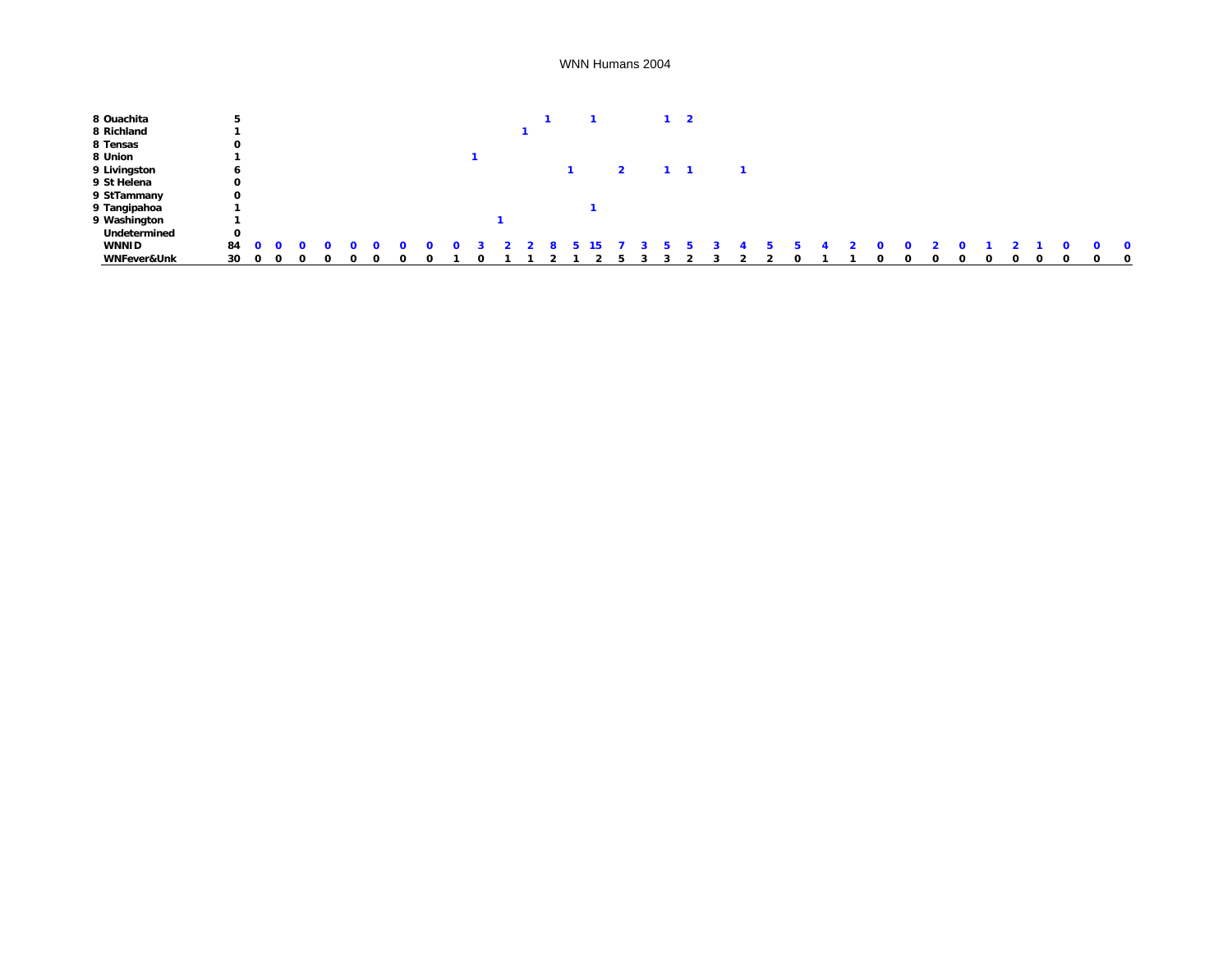

JA=January, FE=February, MA=March, AP=April, MY=May, JN=June, JL=July, AU=August, SE=September,OC=October, NO=November, DE=December Starting in May, the number following the month is the week: example MY1 is the first week in May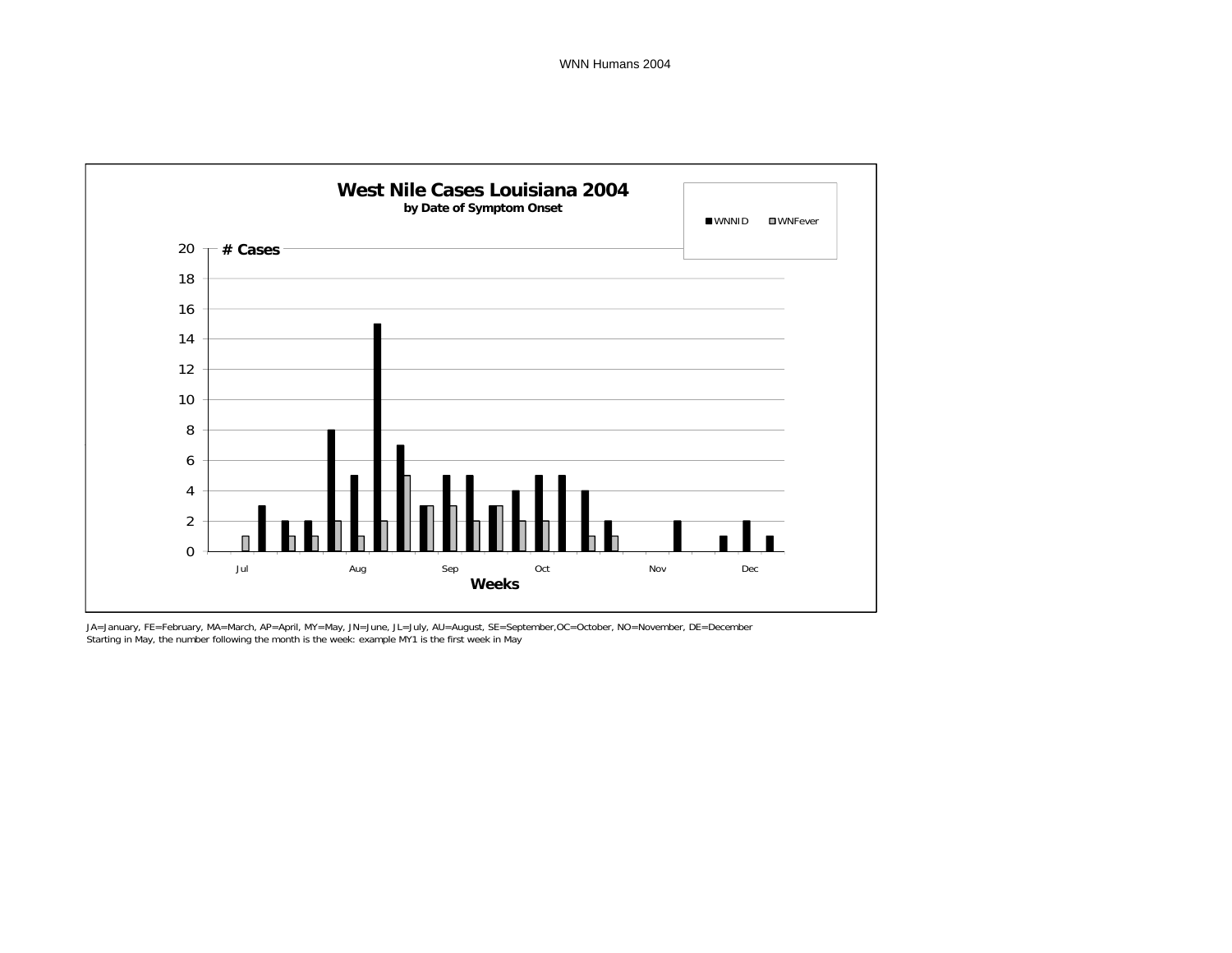$\equiv$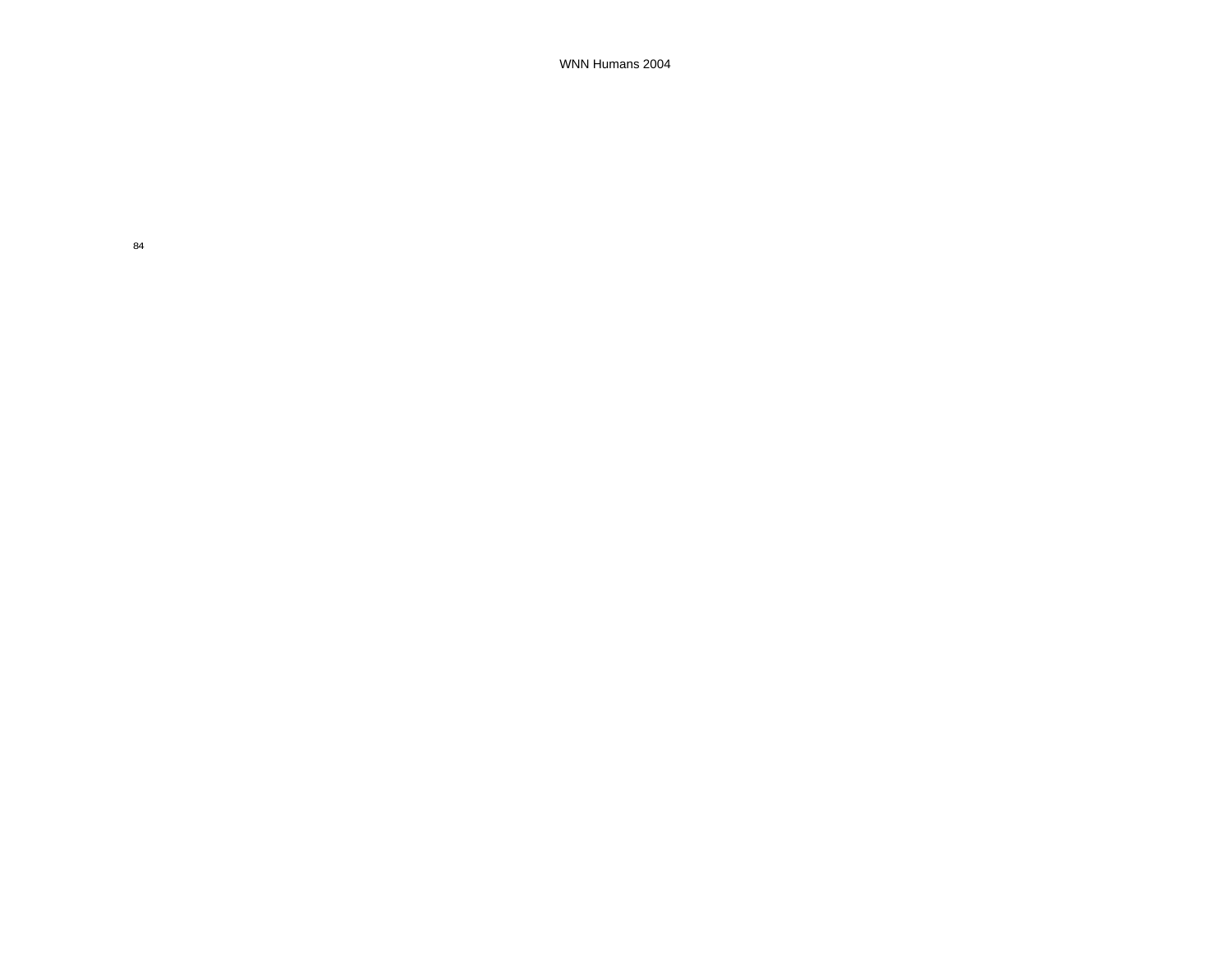#### West Nile Virus Early Warning



Call (800)256-2748 for information

JA=January, FE=February, MA=March, AP=April, MY=May, JN=June, JL=July, AU=August, SE=September,OC=October, NO=November, DE=December The number following the month is the week: example MA2 is the second week in March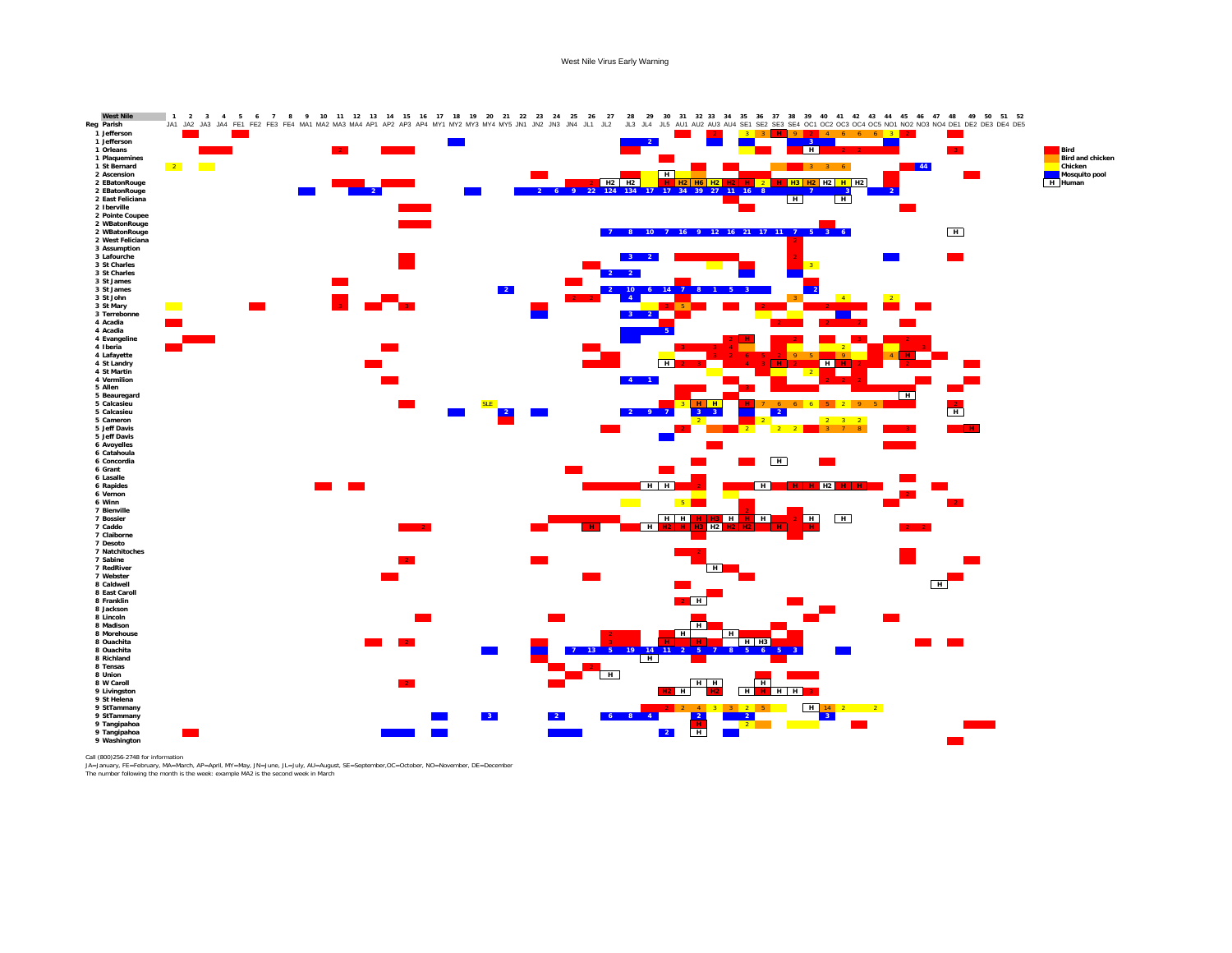### **12/31/2004 West Nile 674 total positive birds 1,339 total tested 8,317 reported**

|                         |                         |                         | <b>Bird Species</b>     |                         |                              |                         |         |             |                 |
|-------------------------|-------------------------|-------------------------|-------------------------|-------------------------|------------------------------|-------------------------|---------|-------------|-----------------|
| Parish                  | Cardinal                | <b>Blue Jay</b>         | Sparrow                 | Grackle                 | Crow                         | Raptor                  | Seagull | Other       | Total           |
| Acadia                  | 1                       | 9                       | 1                       | 1                       | $\mathbf{1}$                 | $\mathbf{1}$            |         |             | 14              |
| Allen                   | 2                       | 7                       | 1                       |                         | $\overline{\mathbf{c}}$      |                         |         | 1           | 13              |
| Ascension               | 1                       | 5                       | 1                       |                         | 1                            |                         |         |             | 8               |
| Assumption              |                         | 1                       |                         |                         |                              |                         |         |             | 1               |
| Avoyelles               |                         | 3                       |                         |                         |                              |                         |         |             | 3               |
| Beauregard              | $\mathbf{2}$            | $\overline{\mathbf{c}}$ |                         |                         |                              | 1                       |         |             | 5               |
| Bienville               |                         | 3                       |                         |                         |                              |                         |         |             | 3               |
| Bossier                 | 3                       | 7                       | 11                      | $\overline{2}$          | $\mathbf 2$                  | 1                       |         |             | 26              |
| Caddo                   | 3                       | 20                      | 8                       |                         | $\overline{\mathbf{c}}$      | 1                       |         |             | 34              |
| Calcasieu               | 1                       | 19                      | 3                       |                         | 3                            |                         |         |             | $\overline{26}$ |
| Caldwell                | 1                       | $\overline{\mathbf{c}}$ |                         |                         |                              |                         |         |             | $\overline{3}$  |
| Cameron                 |                         | $\overline{\mathbf{c}}$ |                         |                         |                              |                         | 1       |             | 3               |
| Claiborne               | 2                       |                         |                         |                         |                              |                         |         |             | $\overline{2}$  |
| Concordia               |                         |                         | 1                       |                         |                              | $\overline{2}$          |         |             | 3               |
| De Soto                 |                         |                         |                         |                         |                              |                         |         |             | $\mathbf 0$     |
| EBR                     | 6                       | 32                      | 13                      | 1                       | 1                            |                         |         |             | 53              |
| East Caroll             |                         | 2                       |                         |                         |                              |                         |         |             | $\overline{2}$  |
| East Felicinana         |                         | 1                       |                         |                         |                              |                         |         |             | $\mathbf{1}$    |
| Evangeline              | 1                       | 14                      | 3                       |                         |                              | 1                       |         |             | 19              |
| Franklin                |                         | 1                       |                         | $\overline{\mathbf{c}}$ |                              |                         |         |             | 3               |
| Grant                   | 1                       |                         |                         |                         | 1                            |                         |         |             | $\overline{2}$  |
| Iberia                  | $\overline{\mathbf{c}}$ | 9                       | 8                       | $\overline{\mathbf{c}}$ |                              | 1                       |         |             | 22              |
| Iberville               |                         | 1                       | 3                       |                         |                              |                         |         |             | $\overline{4}$  |
| Jackson                 | 1                       |                         | 1                       |                         |                              |                         |         |             | $\overline{2}$  |
| Jefferson               | 1                       | 15                      | 5                       |                         | $\mathbf 2$                  | $\overline{2}$          |         |             | $\overline{25}$ |
| Jefferson Davis         | 1                       | 11                      | 3                       |                         | 1                            |                         |         |             | 16              |
| Lafayette               | 4                       | 30                      | 10                      | 1                       | 5                            |                         |         |             | 50              |
| Lafourche               | 1                       | 6                       | $\mathbf 2$             |                         | 1                            |                         |         |             | 10              |
| LaSalle                 | 3                       | 1                       |                         |                         |                              |                         |         |             | $\overline{4}$  |
| Lincoln                 | 1                       | 3                       |                         |                         | 1                            |                         |         |             | 5               |
| Livingston              | 3                       | 3                       |                         |                         |                              |                         |         | 3           | 9               |
| Madison                 | 2                       | 5                       | 1                       |                         |                              |                         |         |             | 6               |
| Morehouse               |                         | 11                      | 1                       | 1                       | 1<br>$\overline{\mathbf{2}}$ |                         |         | 1           | 14              |
| Natchitoches<br>Orleans | 1                       | 6                       | 5                       |                         | 6                            | 1                       |         |             | 5<br>19         |
| Ouachita                | 5                       | 14                      | 7                       | 1                       |                              |                         |         |             | 27              |
| Plaquemines             | 1                       |                         |                         |                         |                              |                         |         |             | $\mathbf{1}$    |
| Rapides                 | 4                       | 15                      | 8                       |                         |                              | 1                       |         |             | 28              |
| <b>Red River</b>        |                         | 1                       |                         |                         |                              |                         |         |             | $\mathbf{1}$    |
| Richland                | 1                       | $\overline{2}$          | 1                       |                         |                              |                         |         |             | 4               |
| Sabine                  | 2                       | 2                       |                         |                         |                              | $\overline{\mathbf{c}}$ |         | 1           | 7               |
| St. Bernard             | 1                       | $\overline{\mathbf{c}}$ | 3                       |                         | 1                            |                         |         | 10          | 17              |
| St. Charles             |                         |                         | 3                       | 1                       |                              | 1                       |         |             | 5               |
| St. Helena              |                         |                         |                         |                         |                              |                         |         |             | 0               |
| St. James               | 1                       | 1                       | $\overline{\mathbf{c}}$ |                         |                              |                         |         |             | 4               |
| St. John                | $\mathbf 2$             | $\overline{\mathbf{3}}$ | $\mathbf 1$             |                         |                              |                         |         |             | $\overline{6}$  |
| St. Landry              | 2                       | $\overline{13}$         | $\overline{13}$         | $\mathbf{1}$            | 5                            |                         |         | 1           | 35              |
| St. Martin              | $\mathbf{1}$            | $\overline{\mathbf{2}}$ |                         |                         |                              |                         |         |             | $\overline{3}$  |
| St. Mary                | 3                       | $\overline{18}$         | 8                       | 6                       | 1                            |                         | 1       |             | 37              |
| St. Tammany             | 10                      | 8                       |                         |                         | 1                            | 1                       |         | $\mathbf 2$ | $\overline{22}$ |
| Tangipahoa              | 4                       | $\mathbf{1}$            |                         |                         |                              |                         |         |             | $\overline{5}$  |
| Tensas                  |                         | $\overline{\mathbf{4}}$ |                         |                         |                              |                         |         |             | $\overline{4}$  |
| Terrebonne              |                         |                         | 2                       |                         |                              |                         |         |             | $\overline{2}$  |
| Union                   | 3                       | 1                       | $\overline{\mathbf{1}}$ |                         |                              |                         |         |             | $\overline{5}$  |
| Vermilion               | 1                       | 5                       | 6                       |                         | $\mathbf 2$                  | 1                       |         |             | 15              |
| Vernon                  | 1                       | $\mathbf{1}$            |                         |                         | $\mathbf{1}$                 |                         |         |             | $\overline{3}$  |
| Washington              | 2                       |                         |                         |                         | 1                            |                         |         |             | $\overline{3}$  |
| WBR                     | 2                       | 1                       | 1                       |                         |                              |                         |         |             | $\sqrt{4}$      |
| Webster                 | 1                       | 3                       |                         |                         |                              |                         |         |             | $\overline{4}$  |
| West Carroll            | 1                       | 5                       | 1                       |                         |                              |                         |         |             | $\overline{7}$  |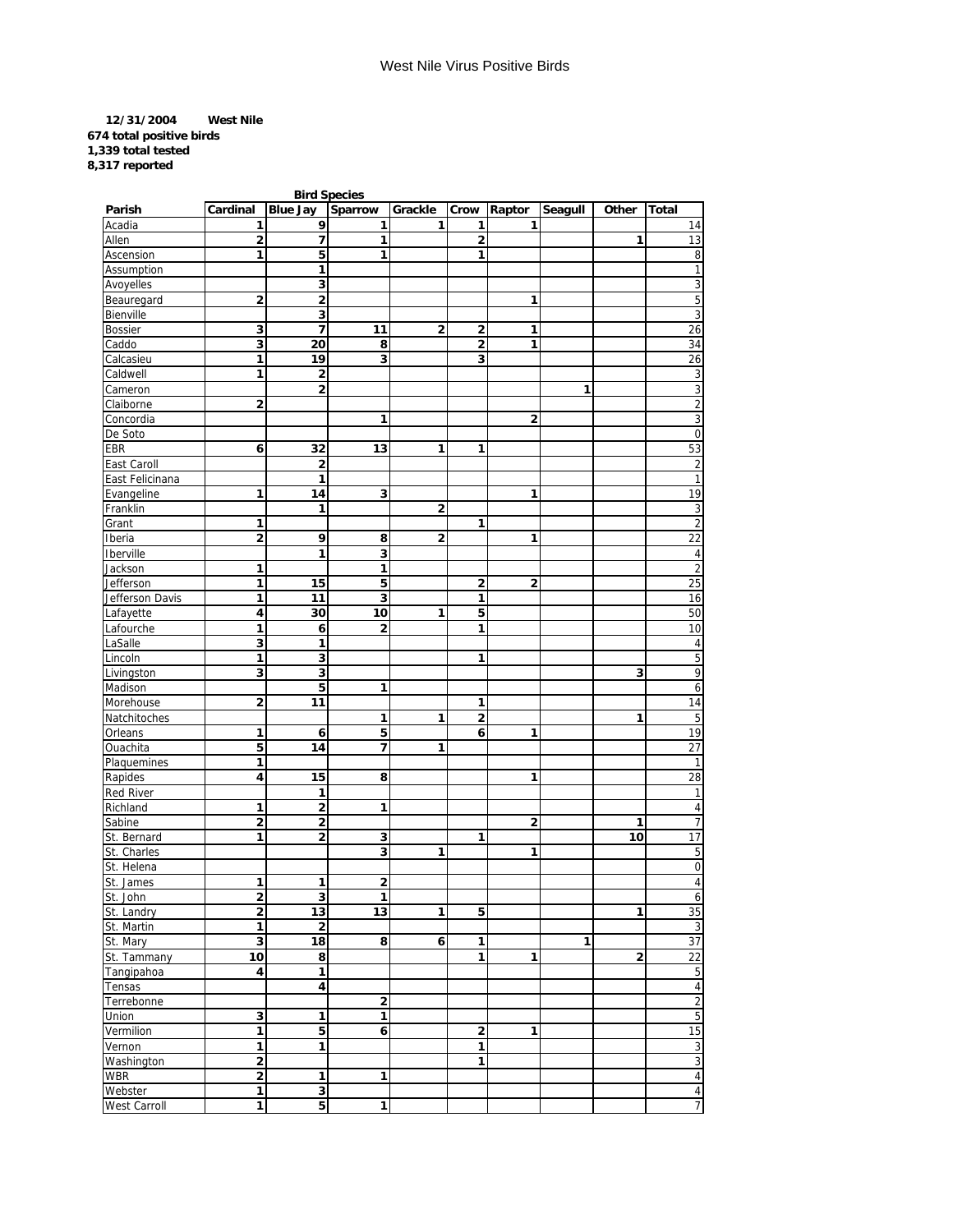## West Nile Virus Positive Birds

| .<br>Mes:<br>-<br>Feliciana |            |            |             |    |    |  |    | `                    |
|-----------------------------|------------|------------|-------------|----|----|--|----|----------------------|
| Winn                        |            |            |             |    |    |  |    | ור<br>וס             |
| <b>T</b> otal               | $\sim$ $-$ | າາດ<br>ააი | າາດ<br>. סכ | 1Q | 44 |  | 10 | -<br>14.<br><b>U</b> |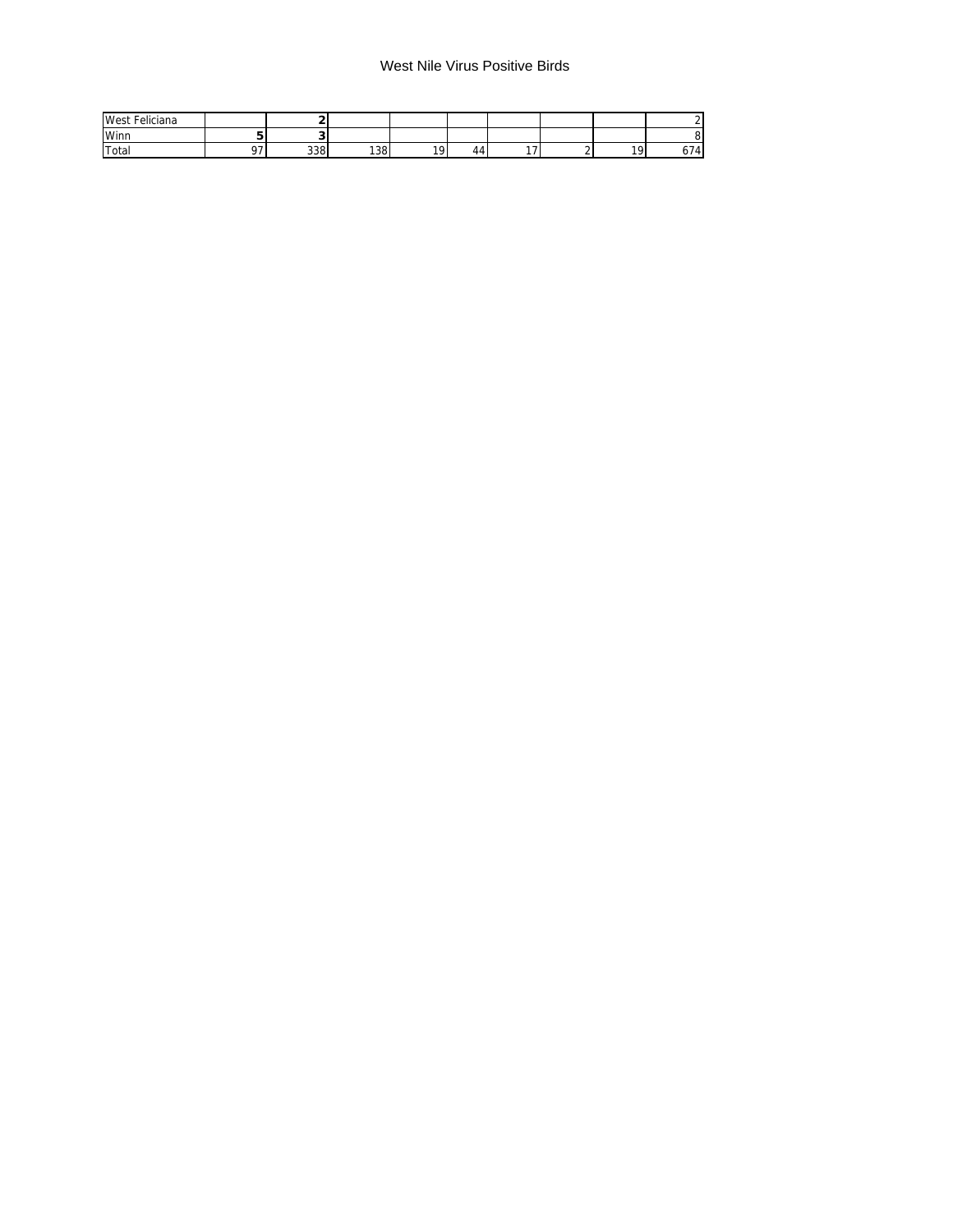#### **12/17/2004**

18,384 total pools tested, 2 positive of 147 tested this week

|                  | <b>WNV Positive Mosquito Species</b> |                |                |                |                                                                                               |       |
|------------------|--------------------------------------|----------------|----------------|----------------|-----------------------------------------------------------------------------------------------|-------|
| Parish           | Cx. quinquefasciatus                 | Cx. salinarius | Ae. vexans     | Ae.albopictus  | Other                                                                                         |       |
| Acadia           |                                      |                |                |                | Anopheles(4), Other(2)                                                                        |       |
| Cameron          |                                      |                |                |                |                                                                                               |       |
| Calcasieu        | 23                                   | 4              |                | $\overline{2}$ | Mixed Cx. salinarius/ quinquefasciatus(1), Cq. perturbans(1), Ps.columbiae(1)                 |       |
| East Baton Rouge | 479                                  | 1              |                | $\overline{2}$ | Cx. restuans(1), Oc. canadensis(1), Cx. erraticus(2), Oc. fulvus pallens(2), Oc.atlanticus(2) |       |
|                  |                                      |                |                |                | Ps. ferox(3), Ps. howardii(1), Culex(1), An. quadrimaculatus(1)                               |       |
| Jefferson        | 12                                   |                |                |                |                                                                                               |       |
| Jefferson Davis  |                                      |                |                |                | An. quadrimaculatus(1)                                                                        |       |
| Lafourche        | 3                                    |                |                |                | Cq. perturbans(1)                                                                             |       |
| Ouachita         | 104                                  |                |                | $\overline{2}$ | Cx. nigripalpus(1)                                                                            |       |
| St. Bernard      | 10                                   | 22             | 11             |                | An. Crucians(1), M. titilans(2)                                                               |       |
| St. Charles      | 6                                    |                |                |                |                                                                                               |       |
| St. Mary         |                                      |                |                |                |                                                                                               |       |
| St. James        |                                      |                |                |                | Mixed(57)                                                                                     |       |
| St.John          | 4                                    |                |                |                |                                                                                               |       |
| St. Tammany      | 14                                   |                | $\overline{2}$ |                | Oc.atlanticus(2), Cx.salinarius/ Cx.nigripalpus(2), Oc.dupreel(1), Mixed(7)                   |       |
|                  |                                      |                |                |                | Oc.canadensis(1), Ps.columbiae(1), Ur.sapphirina(1), Oc. fulvus pallens(1), Oc. dupreci(1),   |       |
| Tangipahoa       | 6                                    |                |                |                | Cq. perturbans (4), Cx. nigripalpus(1)                                                        |       |
| Terrebonne       | 4                                    |                |                |                | Culer(3)                                                                                      |       |
| Vermilion        |                                      |                |                |                | An. quadrimaculatus(2), Mixed(1)                                                              |       |
| Vernon           |                                      |                |                |                |                                                                                               |       |
| West Baton Rouge | 154                                  |                |                | 6              |                                                                                               |       |
| Winn             |                                      |                |                |                |                                                                                               | Total |
|                  | 820                                  | 27             | 14             | 13             | 114                                                                                           | 988   |

#### **SLE Positive Mosquito Species**

| Parish                  | quinquetasciatus<br>1 v.a. | . salinarius<br>$\mathbf{L} \cup \mathbf{A}$ | vexans<br>Ae. | Ae.albopictus | Othe             |              |
|-------------------------|----------------------------|----------------------------------------------|---------------|---------------|------------------|--------------|
| <b>East Baton Rouge</b> |                            |                                              |               |               | Oc.atlanticus(3) | <b>Total</b> |
|                         |                            |                                              |               |               |                  |              |

 $Cx = Culex$ 

An = Anopheles

Ae = Aedes

Oc = Ochlerotatus

Ps = Psorophora

Cq = Coquillettidia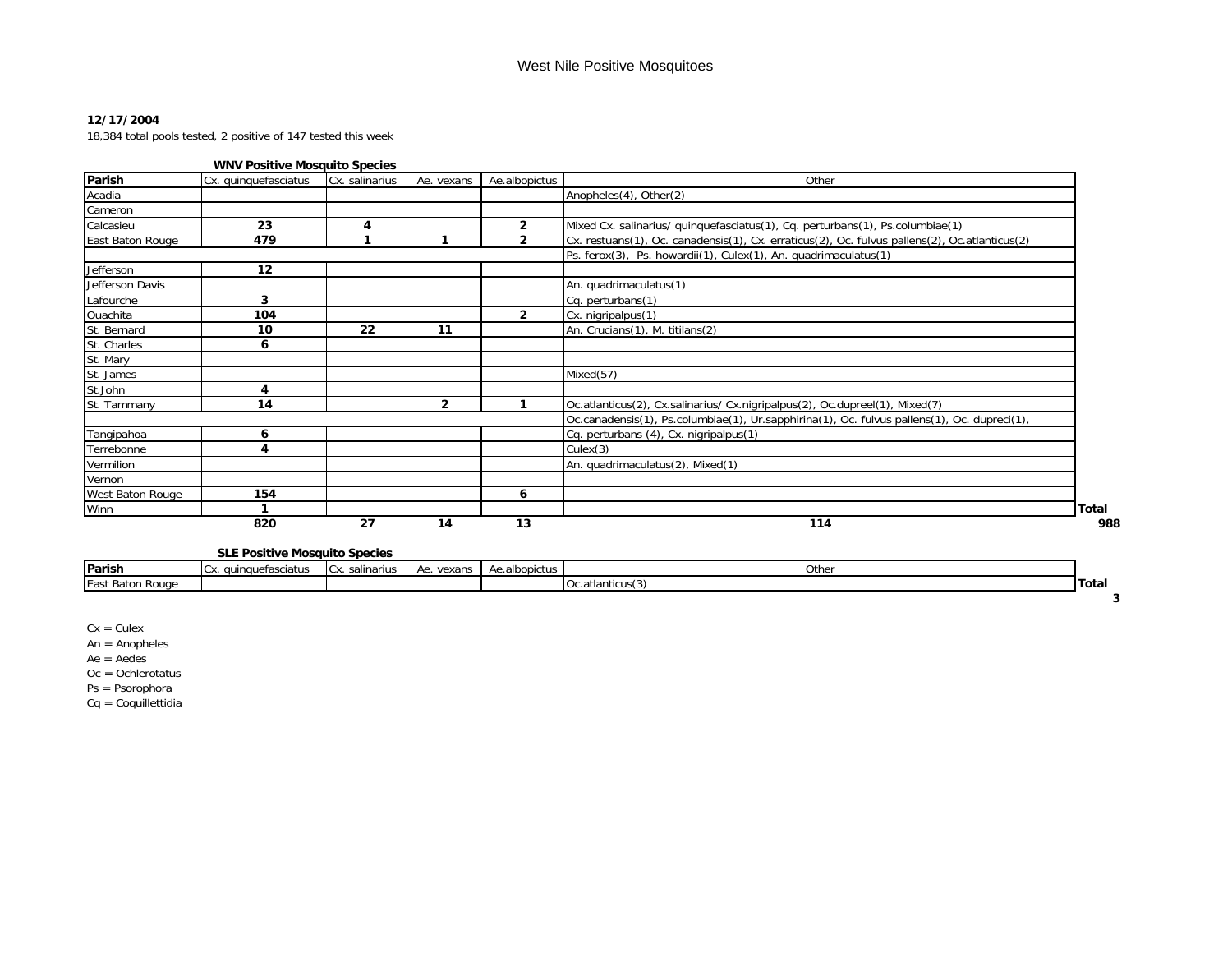# **Horses**

Reported by State Veterinarian's Office Confirmed cases as of 12/22/04

| <b>Parish</b>         | WNV+ EEE+      |               |
|-----------------------|----------------|---------------|
| Acadia                | 1              |               |
| Allen                 | 5              |               |
| Avoyelles             | $\overline{1}$ |               |
| <b>Bossier</b>        | 1              |               |
| Caddo                 | 4              | $\frac{5}{1}$ |
| Calcasieu             |                |               |
| <b>DeSoto</b>         | 6              | 8             |
| East Baton Rouge      | 1              |               |
| East Feliciana        | $\overline{2}$ |               |
| Evangeline            | $\overline{6}$ |               |
| Grant                 | $\frac{2}{1}$  |               |
| <b>Iberville</b>      |                |               |
| <b>Jeff Davis</b>     | $\overline{2}$ |               |
| Lafayette             | $\frac{5}{2}$  |               |
| Natchitoches          |                |               |
| Ouachita              | $\overline{3}$ |               |
| Pointe Coupee         | $\overline{1}$ |               |
| Rapides               | 6              |               |
| St. Landry            | 5              |               |
| St. Martin            | 1              |               |
| Union                 | $\overline{1}$ |               |
| Vermilion             | $\overline{3}$ |               |
| Webster               | $\overline{1}$ |               |
| <b>West Carroll</b>   | $\overline{1}$ |               |
| <b>West Feliciana</b> |                |               |
| Winn                  | 1              |               |
| <b>Unknown Parish</b> |                |               |
| <b>Total</b>          | 62             | 14            |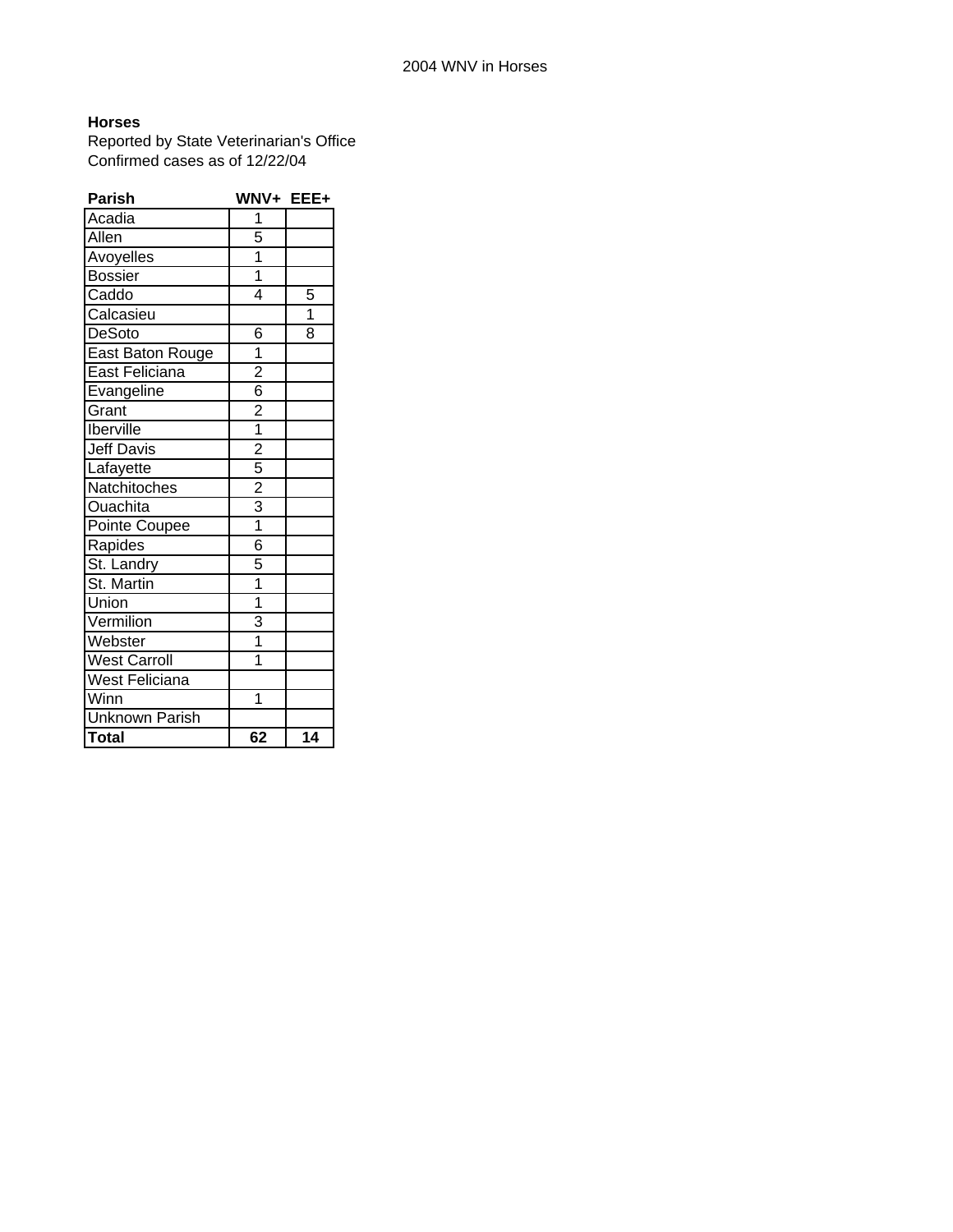## **Chicken Sentinels**

| <b>Parish</b>     | $WNV+ EEE+ SLE+$ |   |                |
|-------------------|------------------|---|----------------|
| Ascension         | 3                |   |                |
| <b>Bossier</b>    |                  |   |                |
| Caddo             |                  |   |                |
| Calcasieu         | 44               |   | 2              |
| Cameron           | $\overline{12}$  |   |                |
| East Baton Rouge  | $\overline{13}$  |   |                |
| Iberia            | 6                |   |                |
| Jefferson         | 33               |   |                |
| Jefferson Davis   | 23               |   |                |
| Lafayette         | 10               |   |                |
| Orleans           | $\overline{2}$   |   |                |
| St. Bernard       | 6                |   | $\overline{2}$ |
| St. Charles       | 4                | 1 |                |
| St. John          | 8                |   |                |
| St. Martin        | 4                |   |                |
| St. Mary          | $\overline{3}$   |   |                |
| St. Tammany       | 32               |   |                |
| Tangipahoa        | 10               |   |                |
| Terrebonne        | $\overline{5}$   |   |                |
| Vernon (Ft. Polk) | $\overline{2}$   |   |                |
| Winn              | 6                |   |                |
|                   | 226              |   | 5              |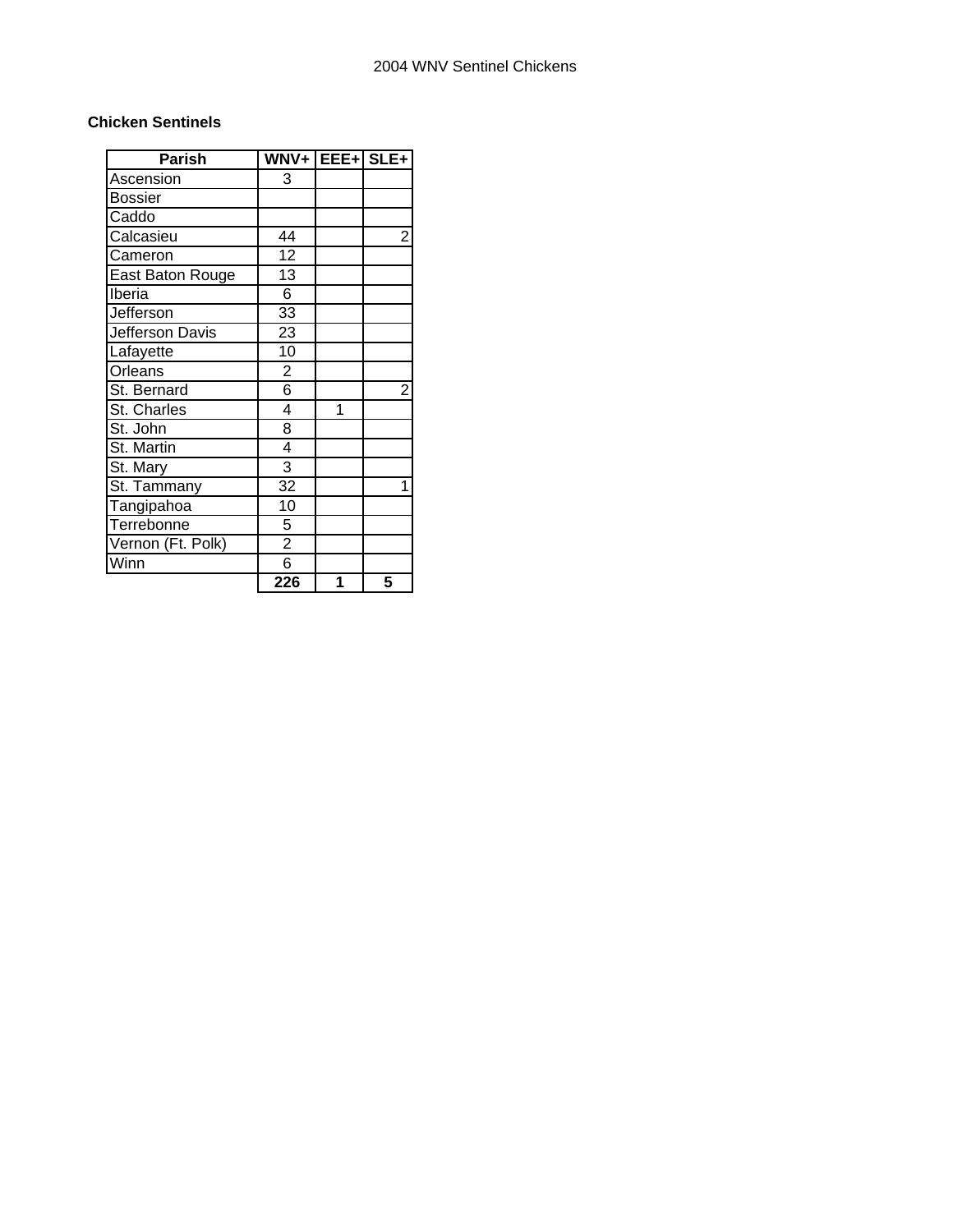## **12/31/2004**

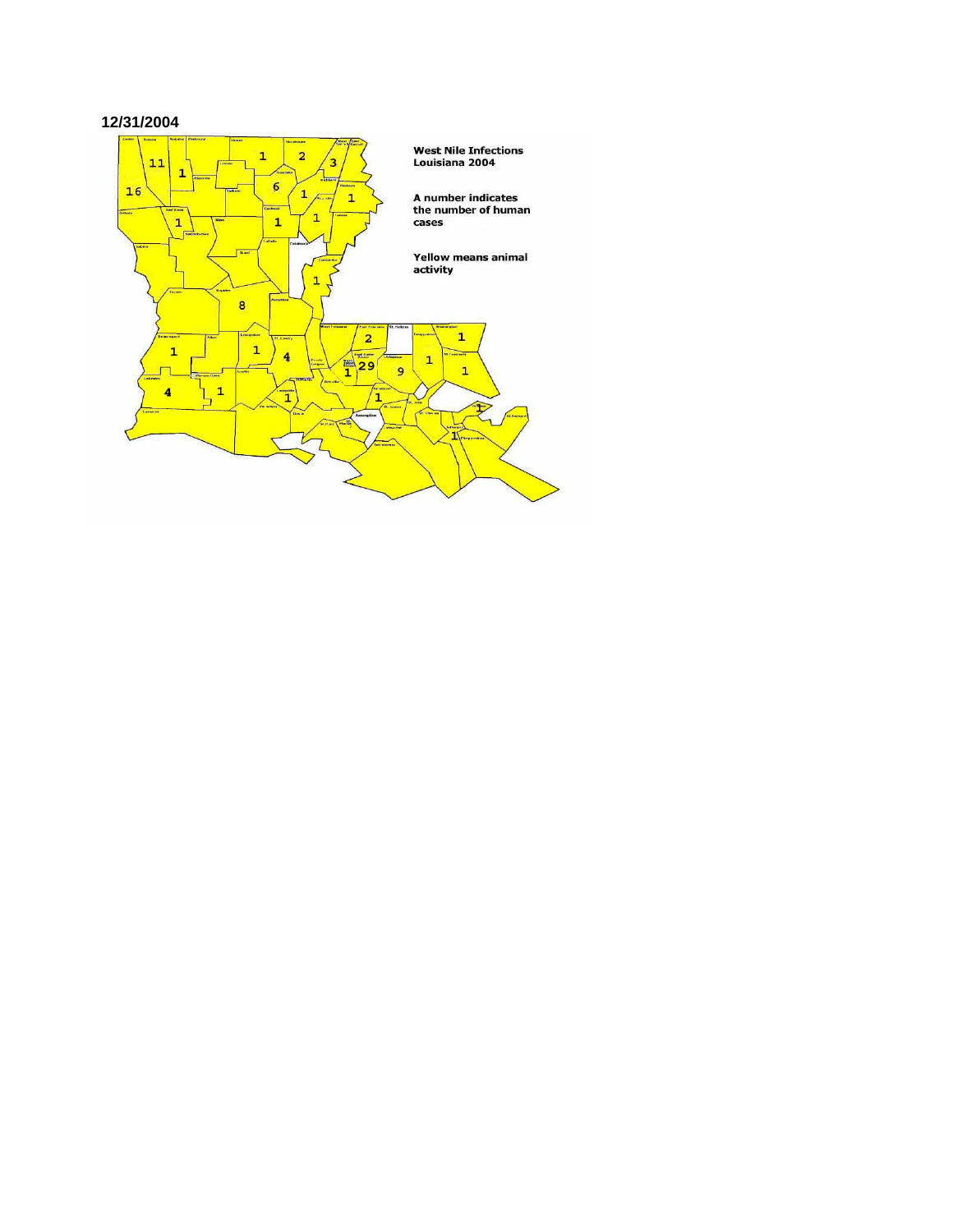|                 | CDC Week Week Starting Week Ending Week name |                           |  |
|-----------------|----------------------------------------------|---------------------------|--|
| 01              | 1/1/04                                       | 1/10/04 JA1               |  |
| 02              | 1/11/04                                      | 1/17/04 JA2               |  |
| 03              | 1/18/04                                      | $\overline{1/2}$ 4/04 JA3 |  |
| 04              | 1/25/04                                      | 1/31/04 JA4               |  |
| 05              | $\frac{2}{1}$ /04                            | 2/7/04 FE1                |  |
| 06              | 2/8/04                                       | 2/14/04 FE2               |  |
| 07              | 2/15/04                                      | 2/21/04 FE3               |  |
| 08              | 2/22/04                                      | 2/28/04 FE4               |  |
| 09              | 2/29/04                                      | 3/6/04 MA1                |  |
| 10              | 3/7/04                                       | 3/13/04 MA2               |  |
| 11              | 3/14/04                                      | 3/20/04 MA3               |  |
| 12              | 3/21/04                                      | 3/27/04 MA4               |  |
| 13              | 3/28/04                                      | 4/3/04 AP1                |  |
| 14              | 4/4/04                                       | 4/10/04 AP2               |  |
| 15              | 4/11/04                                      | 4/17/04 AP3               |  |
| 16              | 4/18/04                                      | 4/24/04 AP4               |  |
| 17              | 4/25/04                                      | 5/1/04 MY1                |  |
| 18              | 5/2/04                                       | 5/8/04 MY2                |  |
| 19              | 5/9/04                                       | 5/15/04 MY3               |  |
| 20              | 5/16/04                                      | 5/22/04 MY4               |  |
| 21              | 5/23/04                                      | 5/29/04 MY5               |  |
| 22              | 5/30/04                                      | 6/5/04 JN1                |  |
| 23              | 6/6/04                                       | 6/12/04 JN2               |  |
| 24              | 6/13/04                                      | 6/19/04 JN3               |  |
| 25              | 6/20/04                                      | 6/26/04 JN4               |  |
| 26              | 6/27/04                                      | 7/3/04 JL1                |  |
| 27              | 7/4/04                                       | 7/10/04 JL2               |  |
| 28              | 7/11/04                                      | 7/17/04 JL3               |  |
| 29              | 7/18/04                                      | 7/24/04 JL4               |  |
| 30              | 7/25/04                                      | 7/31/04 JL5               |  |
| 31              | 8/1/04                                       | 8/7/04 AU1                |  |
| 32              | 8/8/04                                       | 8/14/04 AU2               |  |
| 33              | 8/15/04                                      | 8/21/04 AU3               |  |
| 34              | 8/22/04                                      | 8/28/04 AU4               |  |
| 35              | 8/29/04                                      | 9/4/04 SE1                |  |
| $\overline{36}$ | 9/5/04                                       | 9/11/04 SE2               |  |
| 37              | 9/12/04                                      | 9/18/04 SE3               |  |
| 38              | 9/19/04                                      | 9/25/04 SE4               |  |
| 39              | 9/26/04                                      | 10/2/04 OC1               |  |
| 40              | 10/3/04                                      | 10/9/04 OC2               |  |
| 41              | 10/10/04                                     | 10/16/04 OC3              |  |
| 42              | 10/17/04                                     | 10/23/04 OC4              |  |
| 43              | 10/24/04                                     | 10/30/04 OC5              |  |
| 44              | 10/31/04                                     | 11/6/04 NO1               |  |
| 45              | 11/7/04                                      | 11/13/04 NO2              |  |
| 46              | 11/14/04                                     | 11/20/04 NO3              |  |
| 47              | 11/21/04                                     | 11/27/04 NO4              |  |
| 48              | 11/28/04                                     | 12/4/04 DE1               |  |
| 49              | 12/5/04                                      | 12/11/04 DE2              |  |
| 50              | 12/12/04                                     | 12/18/04 DE3              |  |
| 51              | 12/19/04                                     | 12/25/04 DE4              |  |